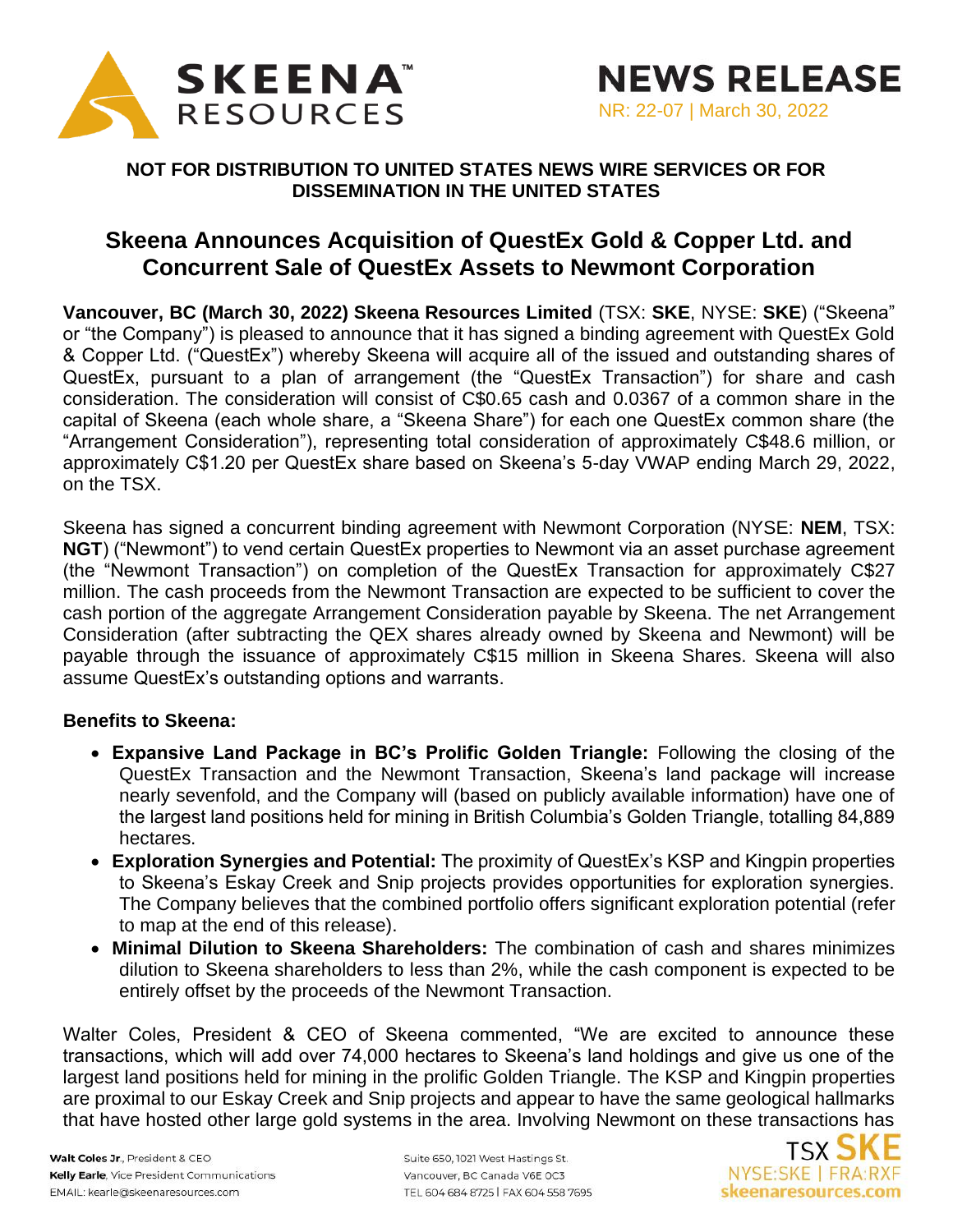

allowed Skeena to acquire these strategically important land packages while minimizing share dilution. We are excited to explore these new mineral claims as we continue to advance Eskay Creek."

## **Transaction Details**

## *QuestEx Transaction*

Under the terms of the binding agreement dated March 29, 2022, between Skeena and QuestEx (the "Arrangement Agreement"), each of QuestEx's issued and outstanding common shares will be exchanged for C\$0.65 cash and 0.0367 of a Skeena Share, representing total consideration of approximately C\$1.20 per QuestEx share based on Skeena's 5-day VWAP ending March 29, 2022, on the TSX.

Pursuant to the Arrangement Agreement, the QuestEx Acquisition will be carried out by way of a court approved plan of arrangement and will require the approval of at least 66 2/3% of the votes cast by (a) shareholders of QuestEx, voting as a single class and (b) shareholders, option holders and certain warrant holders of QuestEx, voting as a single class, in each case that are present in person or by proxy at a special meeting expected to be held in May of 2022 (the "QuestEx Meeting") and, pursuant to Multilateral Instrument 61-101 – Protection of Minority Securityholders in Special Transactions ("MI 61-101"), a simple majority of the votes cast by shareholders of QuestEx present in person or by proxy after excluding any votes of "related parties" and "interested parties' and other persons required to be excluded under 61-101 (including Skeena and Newmont), all at a special meeting to consider the Transaction. The Arrangement Agreement includes customary deal-protection provisions, including non-solicitation provisions, a right to match in the event of a superior proposal and a termination fee or expense reimbursement payable under certain circumstances (and which is subject to a sharing arrangement with Newmont). Full details of the QuestEx Acquisition will be included in the management information circular of QuestEx to be mailed in respect of the QuestEx Meeting. Completion of the QuestEx Transaction is subject to the fulfillment of each of the conditions precedent to the Newmont Transaction that are capable of being fulfilled prior to the closing of the QuestEx Transaction.

The Board of Directors of each of Skeena and QuestEx have unanimously approved the Arrangement Agreement. Certain significant shareholders of QuestEx and the directors and senior officers of QuestEx (together, the "Supporting Shareholders") have entered into voting support agreements pursuant to which each has agreed to vote all of their QuestEx securities in favour of the QuestEx Acquisition. Collectively, the Supporting Shareholders own approximately 27% of the outstanding common shares of QuestEx.

### *Newmont Transaction*

Skeena and Newmont have entered into a binding asset purchase agreement dated March 29, 2022, pursuant to which Newmont will purchase 100% of Skeena's rights, titles, and interests, on completion of the QuestEx Transaction, in and to the Heart Peaks, Castle, Moat, Coyote, and North ROK properties, currently owned by QuestEx, in exchange for cash consideration of approximately C\$27 million. The consideration payable to Skeena pursuant to the Newmont Transaction will be set off against the Arrangement Consideration payable and issuable to Newmont pursuant to the QuestEx Transaction, with the remaining amount payable by Newmont under the Newmont Transaction being

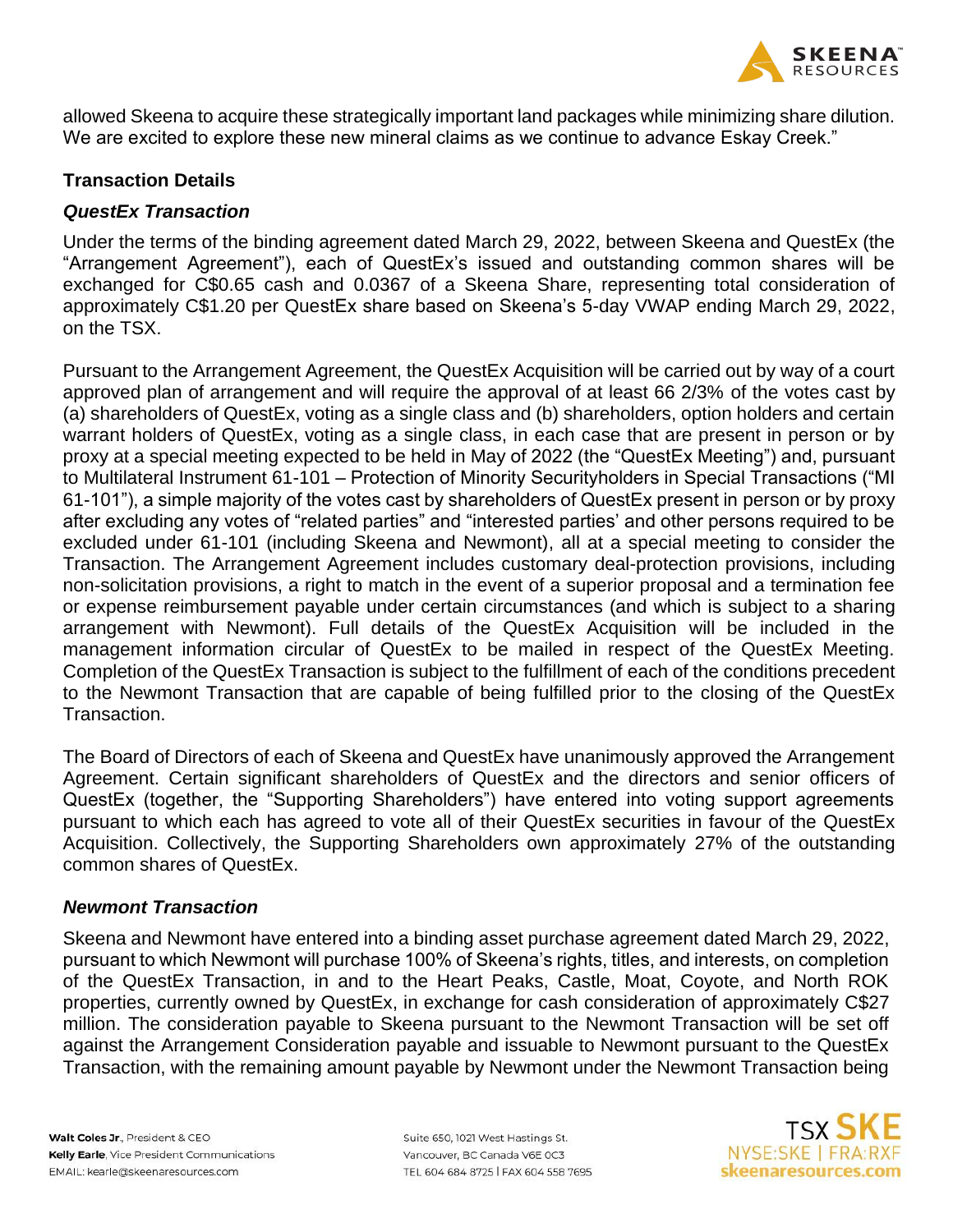

sufficient to cover the cash portion of the aggregate Arrangement Consideration payable pursuant to the QuestEx Transaction.

Completion of the Newmont Transaction is subject to completion of the QuestEx Transaction.

## **Closing**

Subject to QuestEx shareholder approval, regulatory approval (including TSXV and TSX) and the fulfillment of other customary closing conditions, the Company expects to close the QuestEx Transaction and Newmont Transaction on or about June 2, 2022.

### **Advisors and Counsel**

Agentis Capital Mining Partners is acting as financial advisor to Skeena with regard to both the QuestEx and Newmont Transactions. Blake, Cassels & Graydon LLP is acting as legal counsel to Skeena.

## **About Skeena**

Skeena Resources Limited is a Canadian mining exploration and development company focused on revitalizing the past-producing Eskay Creek gold-silver mine located in Tahltan Territory in the Golden Triangle of northwest British Columbia, Canada. The Company released a Prefeasibility Study for Eskay Creek in July 2021 which highlights an open-pit average grade of 4.57 g/t AuEq, an after-tax NPV5% of C\$1.4B, 56% IRR, and a 1.4-year payback at US\$1,550/oz Au. Skeena is currently completing both infill and exploration drilling to advance Eskay Creek to a full Feasibility Study in 2022.

On behalf of the Board of Directors of Skeena Resources Limited,

Walter Coles Jr. President & CEO

Contact Information

Investor Inquiries: [info@skeenaresources.com](mailto:info@skeenaresources.com) Office Phone: +1 604 684 8725 Company Website: [www.skeenaresources.com](http://www.skeenaresources.com/)

The scientific and technical information in this press release was approved by Paul Geddes, P.Geo., a Qualified person as defined under National Instrument 43-101 and Vice President, Exploration and Resource Development for the Company.

#### *Cautionary note regarding forward-looking statements*

*Certain statements made and information contained herein may constitute "forward looking information" and "forward looking statements" within the meaning of applicable Canadian and United States securities legislation. These statements*  and information are based on facts currently available to the Company and there is no assurance that actual results will *meet management's expectations. Forward-looking statements and information may be identified by such terms as "anticipates", "believes", "targets", "estimates", "plans", "expects", "may", "will", "could" or "would" and, in this press release, include, without limitation: statements regarding the QuestEx Transaction and Newmont Transaction, including the closing thereof and the timing and receipt of approvals and fulfillment of the conditions therefor, and the source of reimbursement for the cash portion of the Arrangement Consideration; the expected synergies arising from the QuestEx Transaction; and* 

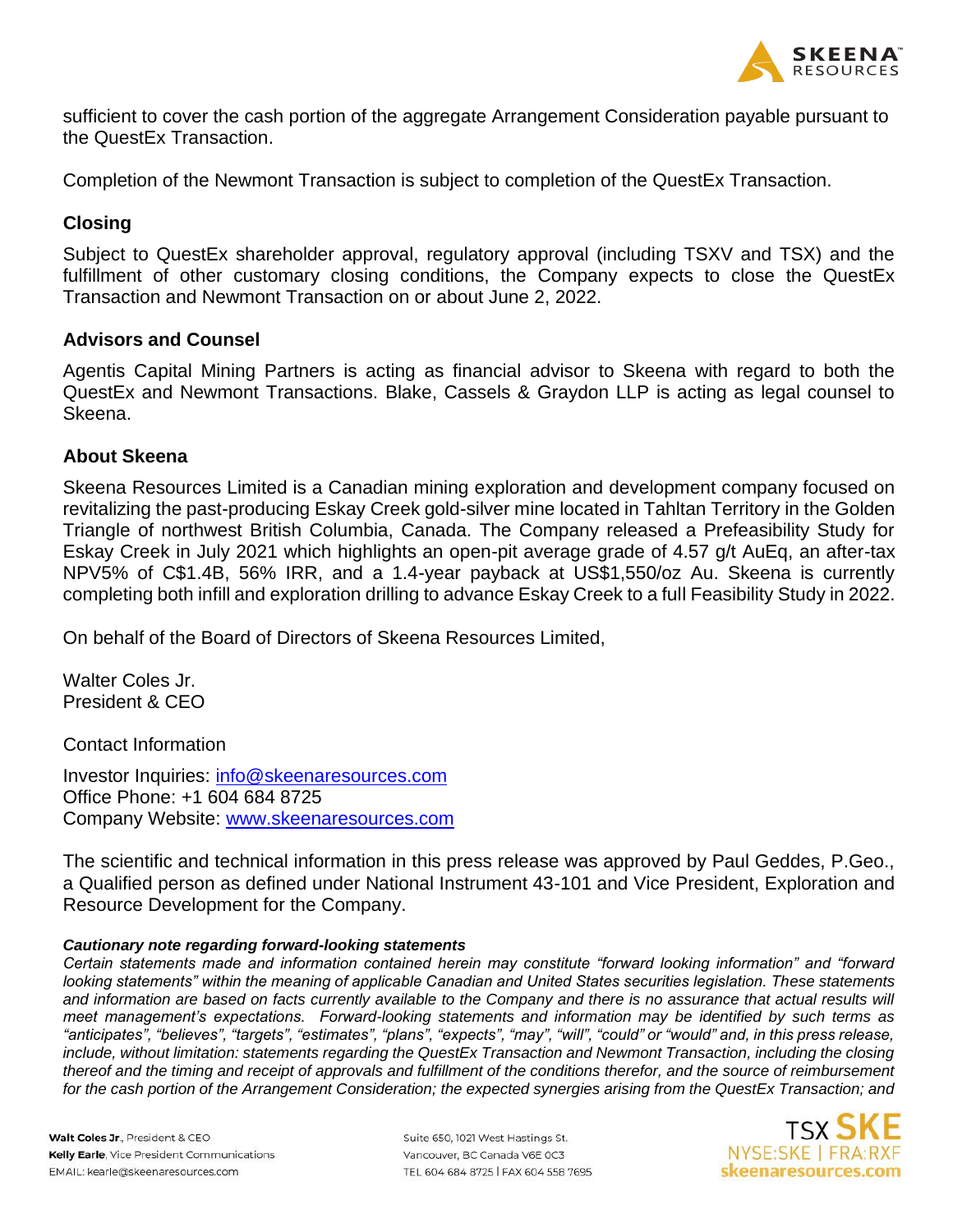

*the exploration potential and geological hallmarks of the QuestEx properties to be retained by Skeena. Forward-looking statements and information contained herein are based on certain factors and assumptions regarding, among other things, the closing of the QuestEx Transaction and the Newmont Transaction, including the receipt of approvals and fulfillment of the conditions therefor, that the purchase price pursuant to the Newmont Transaction will be sufficient to reimburse Skeena for the cash portion of the Arrangement Consideration, that the Company will recognize the expected synergies from its acquisition of QuestEx, that the Company will be able to realize the exploration potential of the QuestEx properties it intends to retain, the estimation of mineral resources and reserves, the realization of resource and reserve estimates, metal prices, taxation, the estimation, timing and amount of future exploration and development, capital and operating costs, the receipt of regulatory approvals, environmental risks, title disputes and other matters. Forward-looking statements are subject to known and unknown risks which may cause actual results to vary significantly from the results implied by forward-looking statements, including, that the Company may not close the QuestEx Transaction or the Newmont Transaction, on the timeline anticipated, or at all; that the purchase price payable pursuant to the Newmont Transaction may not be sufficient to fund the cash portion of the Arrangement Consideration, and the Company may be required to utilize funds from treasury to fund the outstanding cash required; that the Company may not be able to realize upon the expected synergies arising from the completion of the QuestEx Transaction, or the exploration potential of the QuestEx properties it intends to retain, and the other risks and uncertainties set out in the Company's most recent annual information form, which is available on the Company's SEDAR profile at [www.sedar.com.](http://www.sedar.com/) Note that for acquisition accounting purposes, the shares issued to acquire QuestEx will be valued at the date of close. While the Company considers its assumptions to be reasonable as of the date hereof, forward-looking statements and information are not guarantees of future performance and readers should not place undue importance on such statements as actual events and results may differ materially from those described herein. The Company does not undertake to update any forwardlooking statements or information except as may be required by applicable securities laws.* 

*Neither TSX nor the Investment Industry Regulatory Organization of Canada accepts responsibility for the adequacy or accuracy of this release.*